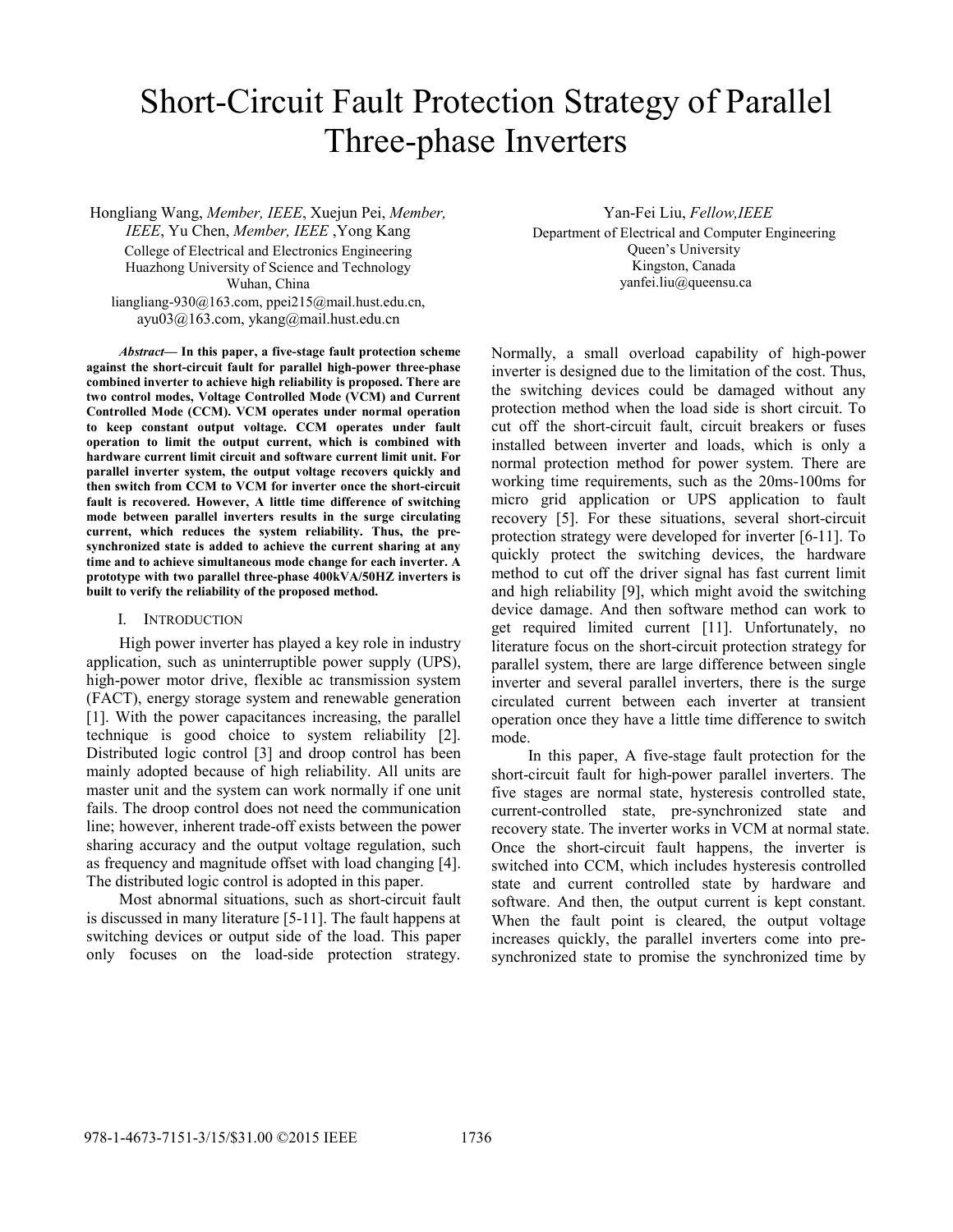parallel communication, and then, the parallel inverters go back to VCM.

This paper is organized as follows: In Section II, the system structure and short-circuit issues of parallel inverters. Section III shows the proposed fault strategy. Section IV gives the experiment results to verify the feasibility of the proposed method. The conclusion is given in Section V.

### II. SYSTEM STRUCTURE AND SHORT-CIRCUIT ISSUE ISSUES

Fig.1 shows the parallel system based on two combined three-phase inverters. The combined threephase inverter can provide the high power and works in unbalanced load compared to the three-phase H-bridge inverter [12].The resister r is equivalent resistance of wires, saturation voltages of the switching devices and dead-time effect. L and C is the second-order filter to eliminate the high-frequency harmonic content [13]. The line-frequency transformer is injected between the output filter LC and the load to meet galvanic isolation and to reduce instantaneous short circuit current thanks to the

impedance of the leakage inductance. The parallel technique is used in distributed logic control. And there is the communication signal of each other; the detailed block diagram is show in next section. The short-circuit fault is cleared by the breaker. Usually, two stage protection breakers are used according to power requirement. The first stage protection breaker clears the instantaneous short-circuit point; when the instantaneous fault current is exceed the instantaneous threshold value. There is almost not delay time, and it is called instantaneous fault in this paper. The second stage protection breaker clear the shortcircuit point after designed delay time, which is called time-limited fault in this paper [11].

For testing system, the different recovery time breakers are used, Breaker  $T_1$  and  $T_2$  imitate the situation in Fig.1, the short-circuit point is point A, the breaker  $T_1$ trips fault after several milliseconds (ms), which is similar the operation by thermal trip. It realizes the time-limited fault. When the short circuit point is point B, the breaker  $T<sub>2</sub>$  trips, which is also no mores delay time to recovery fault, and it realizes the instantaneous fault.



## III. PROPOSED FAULT PROTECTION STRATEGY FOR PARALLEL INVERTERS

Fig.2 shows the proposed five-stage protection operation from the normal state to the recovery state. The inverter is controlled in voltage controlled mode, which supplies the constant voltage for all loads.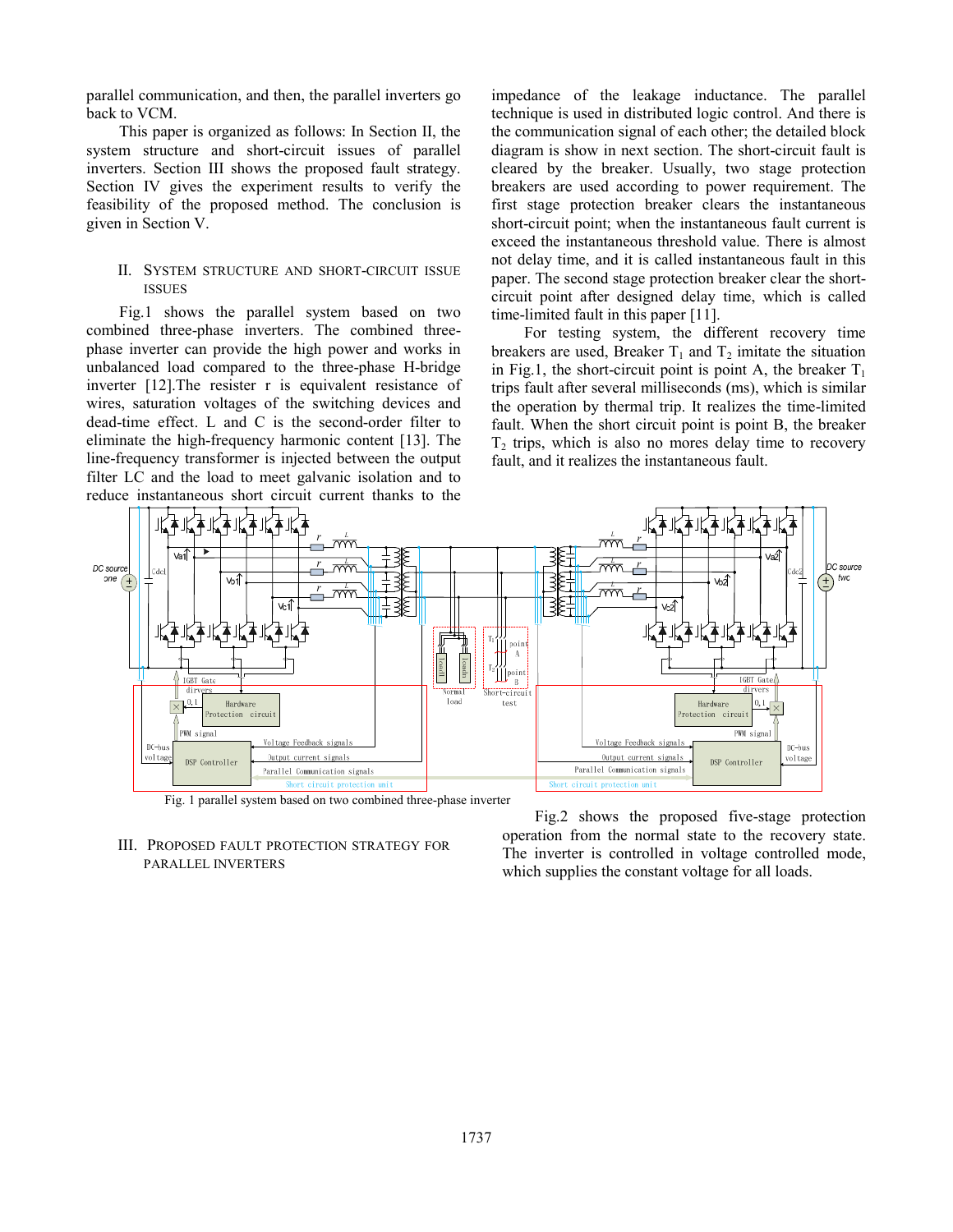

Fig.2 proposed fault protection states

In the normal operation, three-phase inverter is controlled in VCM as a constant ac voltage; PI control can effectively follow the reference voltage without steady state error because it is worked based on synchronous rotating reference frame (dq) [14]. Once short circuit happens at load side, the output current increased largely as load impedance is very small. To protect the switching devices, the system enters into CCM to keep the current within reasonable scope. There is a state transition from VCM to CCM. Ideally, the transition is very fast and smooth. However, a series delay time, such the current sensing delay, calculation time, and digital controlled delay time, results in the fault current, which might damage the switching devices during the interval of the mode transition.

The breaker clears the fault point. The output voltage increases and meets the requirement reference voltage as the output load impedance increased at constant current operation for only one inverter system. However, the parallel inverters system, There are a surge current when the switching time is different from CCM to VCM. Furthermore, the system will be damaged as the large circulated current of each inverter, which reduces the system reliability.

The hysteresis current state is based on the hardware circuit as shown in Fig.3 [10-11]. For the simple explanation, it is assumed that is phase a. The similar analysis and circuit is implemented in other phases. A hysteresis comparator is constituted in Fig.3 (a).The variable Vd (t) is the measured voltage value of dc-link current in phase a. Vs is the source voltage. Several resistors, such as R1, R2, R3, R4, and R5 are designed to meet two different threshold values. Fig.3 (b) shows the key waveform, the peak current is limited with in threshold current by hardware circuit.





The threshold values are expressed as (1)

$$
\begin{cases} V_{th1} = \frac{R_2 / / R_3}{R_1 + R_2 / / R_3} V_s \\ V_{th2} = \left(\frac{R_1 / / R_2}{R_1 / / R_2 + R_3 + R_4} + \frac{R_2 / / (R_3 + R_4)}{R_1 + R_2 / / (R_3 + R_4)}\right) V_s \end{cases}
$$
 (1)

Fig.4 shows five-stage structure of two parallel inverters. In normal operation,  $S_1$  and  $S_2$  is zero. Thus, the system is working in voltage controlled mode. Once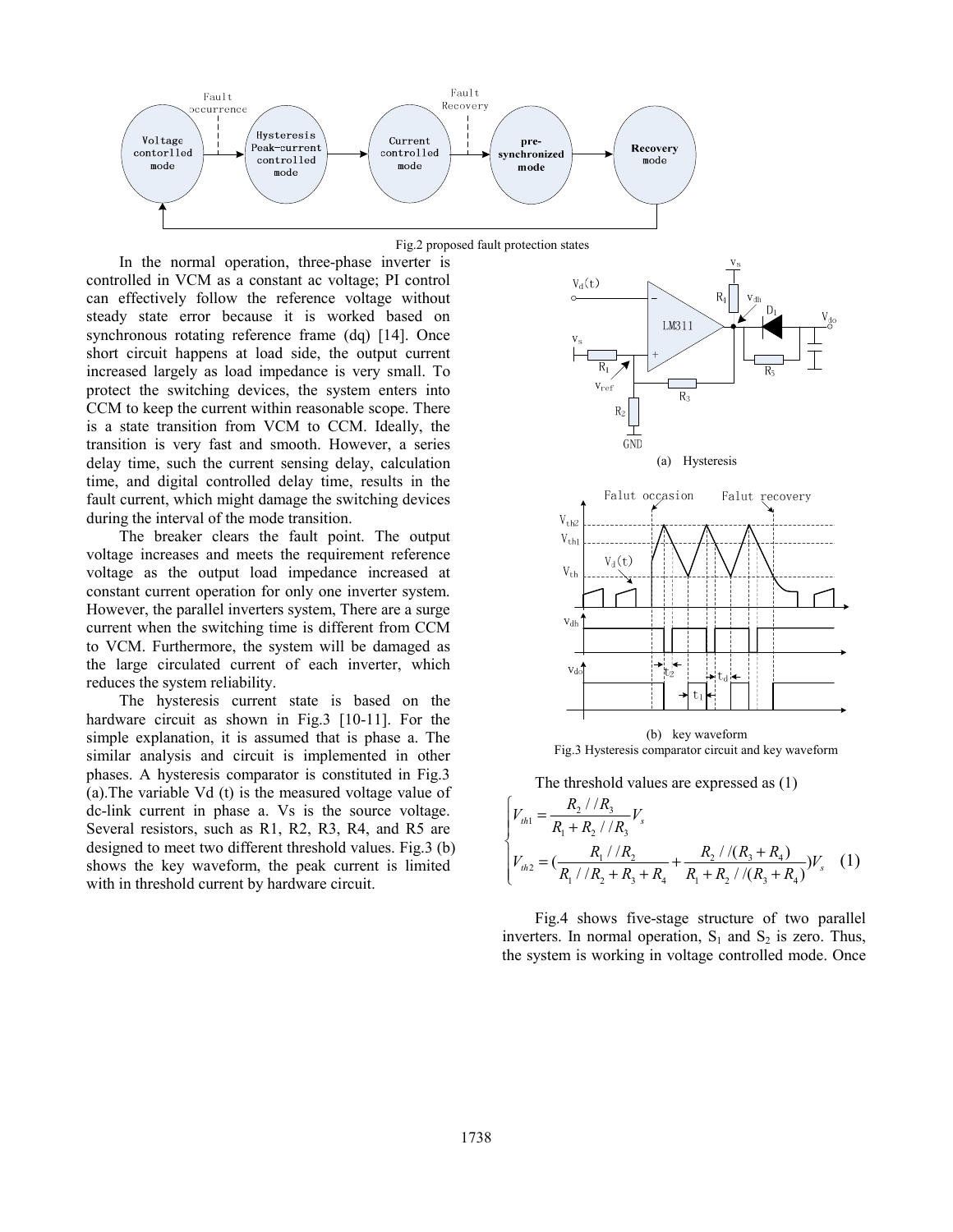short circuit fault happens, the mode is changed from voltage controlled mode to current controlled mode. At first, the hysteresis peak-current mode makes a function to limit the peak-current value as hardware circuit's response. And then the current loop is working to keep the output current constant under  $S_1=0$ ,  $S_2=1$ .

Once short circuit fault is cleared, the system is switched into the pre-synchronized mode. And then the system transited from current controlled mode to voltage controlled mode at the same time for all parallel inverters. To verify the feasible of proposed method, the experiment will be done in next section



Fig.4 five-stage control and transition structure for parallel inverters

#### IV. EXPERIMENT RESULTS

 The parallel system prototypes based on two inverters is built to verify the proposed method. Fig.5 shows the parallel inverters and inner structure.

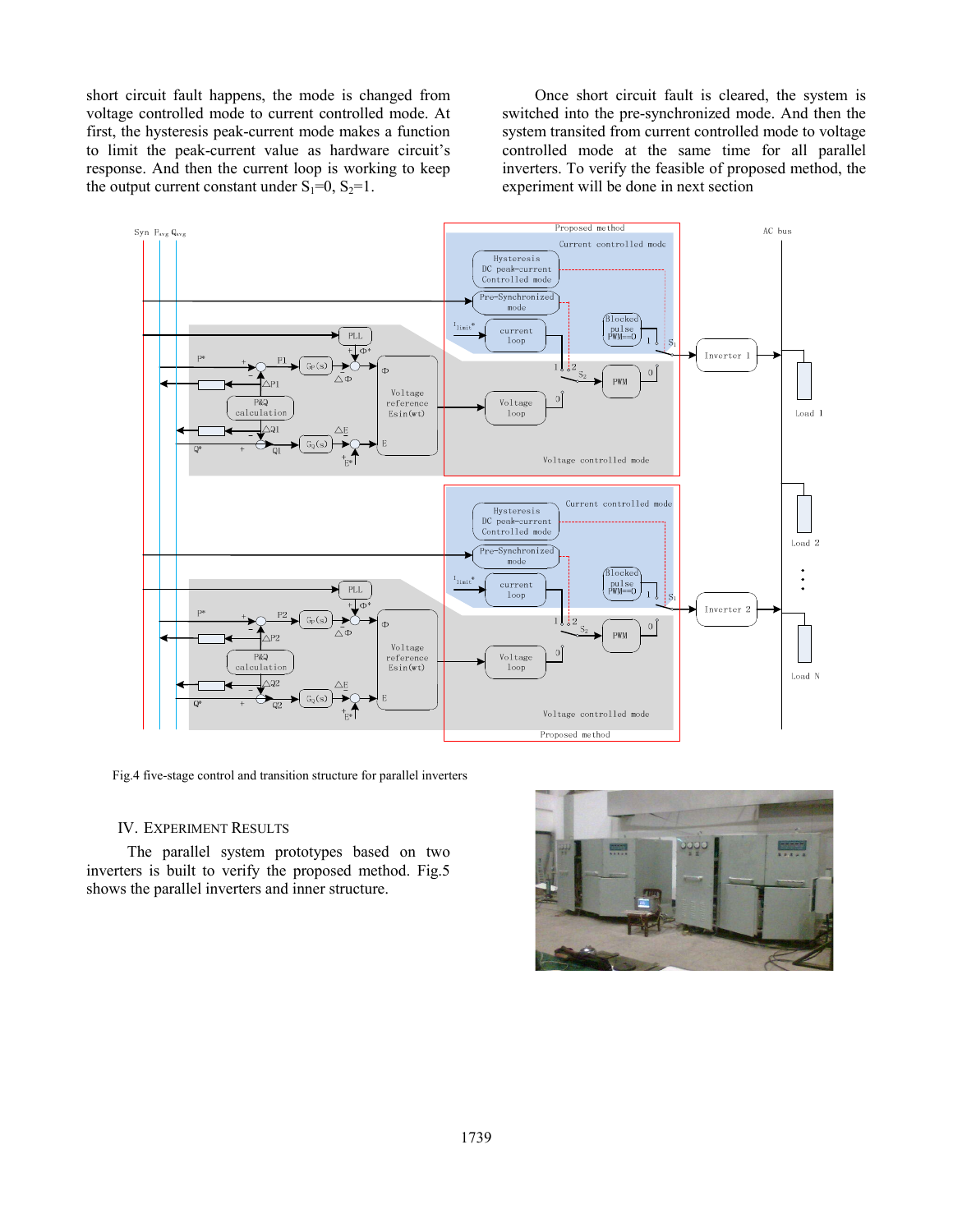

(b) Inner structure Fig.5 2\*400KVA parallel inverters prototype

Tab.1 shows the element parameters. The output currents are limited within 2400A due to the hysteresis current state. Fig.6 shows the conventional protection method without pre-synchronized mode. Fig.6 (a), (c) show the experiment waveforms under instantaneous fault or time-limited fault. There are large circulated current when the fault is cleared. Fig.6 (b), (d) shows the difference of two current, there are large scope at second or fourth quadrant, which means the instantaneous currents have an opposite direction.

| Tab.1 experiment parameter |                  |
|----------------------------|------------------|
| IGBT                       | FZ2400R17KF6C B2 |
| Cdc                        | 20000uF          |
| $\mathbf{r}$               | $0.01\Omega$     |
| L                          | 60uH             |
| C                          | 2400uF           |
| K                          | 1:1              |
| $L_{1k1}$                  | 30uH             |
| منط                        | 30πH             |



(a) Experiment waveform under instantaneous fault



(b) Difference of two currents under instantaneous fault



˄c˅Experiment waveform under time-limited fault



(d) Difference of two currents under time-limited fault Fig.6 the experiment results of conventional method for parallel inverters

Ch1: Output voltage Vab of inverter one; Ch2:Output voltage vab of inverter two; Ch3:Output current ia of inverter one; Ch4: Output current ia of inverter two

Fig.7 shows the proposed protection method including pre-synchronized mode. Fig.6 (a), (c) show the experiment waveform under instantaneous fault or timelimited fault. They are almost the same at total time. Fig.7 (b), (d) shows the difference of two current. Two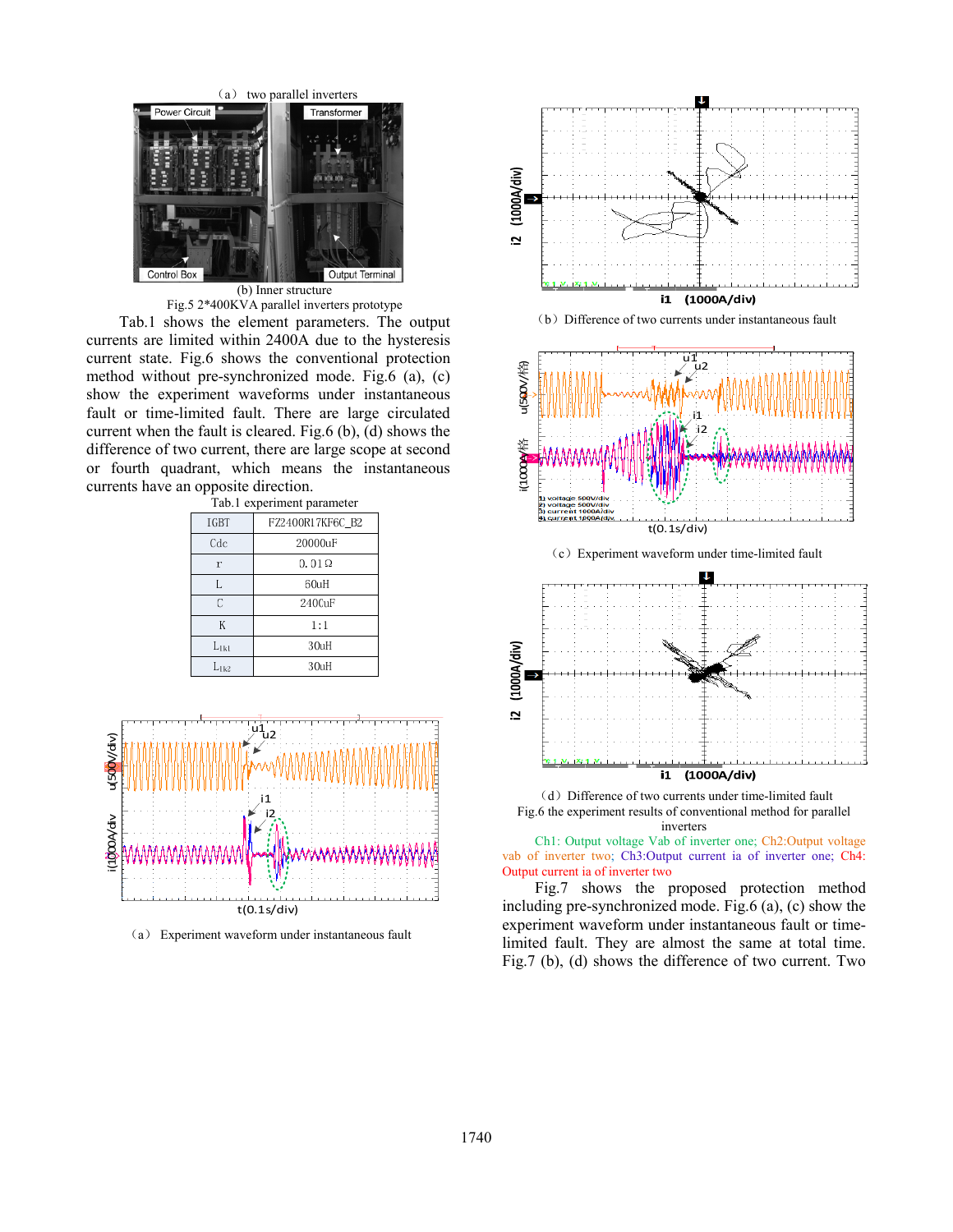current of inverters are been shared at any time whatever normal operation or fault operation. Compared with Fig.6 and Fig.7, The proposed method can achieve current sharing at steady state operation and limit the surge current at transition operation for parallel inverters. It enhances the system's reliability.



˄c˅Experiment waveform under time-limited fault



(d) Difference of two currents under time-limited fault Fig.7 the experiment results of proposed method for parallel inverters Ch1: Output voltage Vab of inverter one; Ch2: Output voltage vab of inverter two Ch3:Output current ia of inverter one; Ch4: Output current ia of inverter two

#### V. CONCLUSION

 A five-stage short-circuit fault protection strategy is proposed for parallel system of high-power three-phase inverters. The output current is quickly limited to reasonable value based on hardware current limiting circuit and software current limiting method. After the fault point is cleared. A pre-synchronized state is provided to keep the synchronized time and then go back to voltage controlled mode, which prevents the surge current from CCM to VCM of each inverter individual. 2\*400KVA inverter experiment results shows that the surge current is cancelled by the proposed method. And the output current is shared at any steadystate time and transition time. The system has an excellent reliability to work short circuit fault.

## **REFERENCES**

- [1] E. P.Wiechmann, P. Aqueveque, R. Burgos, and J. Rodriguez, "On the efficiency of voltage source and current source inverters for high-power drives," *IEEE Trans. Ind. Electron.*, vol. 55, no. 4, pp. 1771–1782, Apr. 2008.
- [2] M. Preindl, E. Schaltz, and P. Thogersen, "Switching frequency reduction using model predictive direct current control for high-power voltage source inverters," *IEEE Trans. Ind. Electron.*, vol. 58, no. 7, pp. 2826–2835, Jul. 2011.
- [3] F. Luo, Y. Zhang, Y. Kang, B. Xie, "An protocol design for distributed logic controlled parallel operation UPS system," in *Proc. Electric Machines and Drives Conference.(IEMDC'09)*, 2009, pp. 373-378.
- [4] Gurrero. J. M, Garcia. D. L, Matas. J, Castilla. M and so on. "Output impedance design of parallel-connected UPS inverters